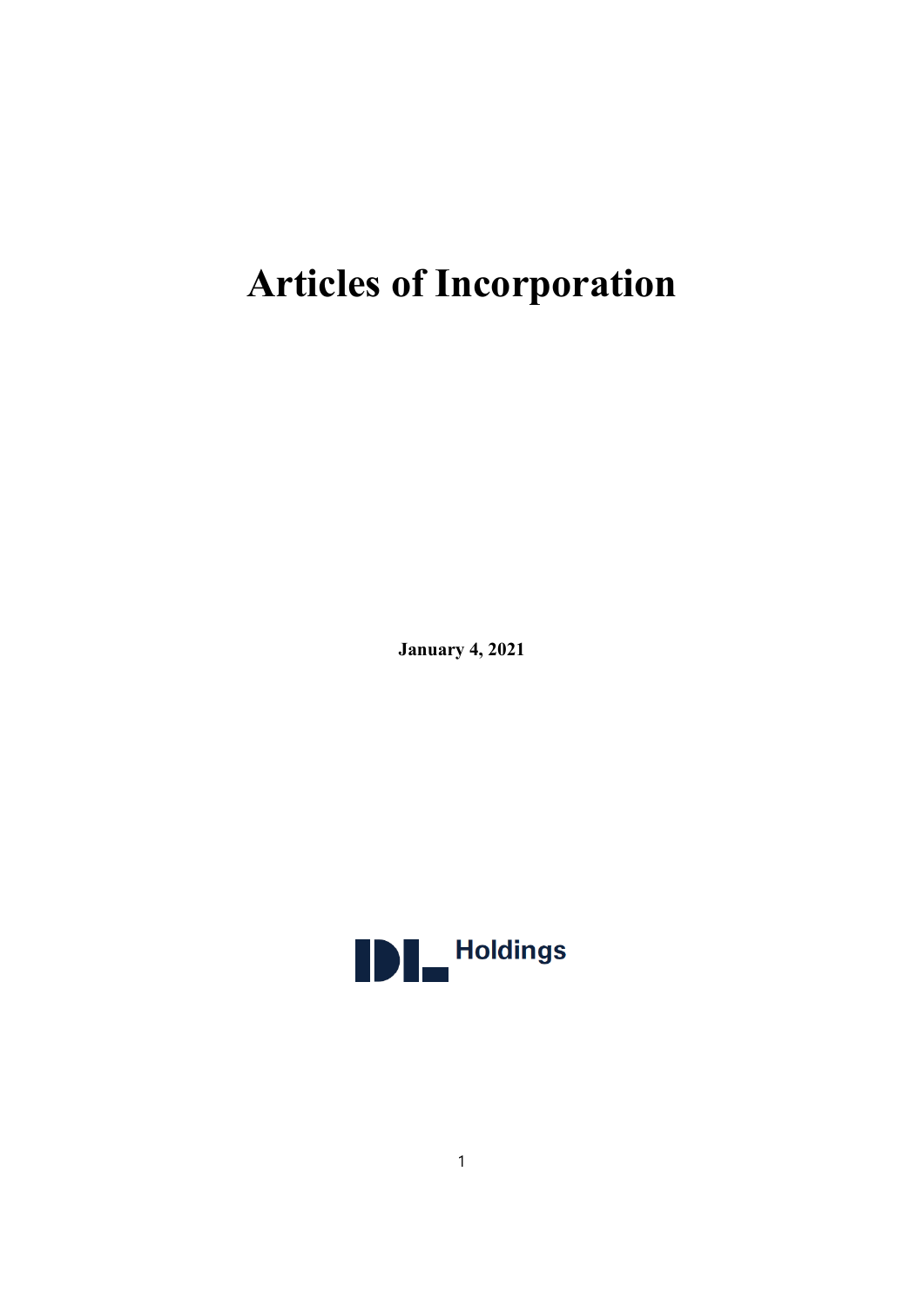# **Articles of Incorporation**

## **CHAPTER I**

## **GENERAL PROVISIONS**

#### **Article 1. Name**

The name of the Company shall be "DL Jushikhwisa" in Korean and "DL Holdings CO., LTD." in English

#### **Article 2. Purposes**

The purposes of the Company are to engage in the following business activities:

- 1. Business of the holding company to control business activities of its subsidiaries (including secondtier subsidiaries and other companies controlled by such second-tier subsidiaries) by acquiring and holding shares or ownership interests in its subsidiaries and to guide, organize and improve managerial matters thereof;
- 2. Internal control and risk management for its subsidiaries, etc.;
- 3. Business of providing training and education services for its subsidiaries, etc.;
- 4. Business of real estate development, brokerage & consulting; construction, sales and lease of all buildings;
- 5. Business of comprehensive management of buildings and markets such as apartment buildings, malls, and buildings;
- 6. Business of development, sales and lease of equipment for information processing and software; and information processing service;
- 7. S-I (Integration of Information and Communication System) business;
- 8. Service business (gallery, sculpture installation);
- 9. Restaurants business (restaurants and rest);
- 10. E-commerce and other tele-marketing business;
- 11. Business of management, license, sales and relevant services of intangible assets and intellectual property rights, including knowledge, information and technology owned by the Company;
- 12. Investment in new technology, management and operation business, and start-up support business; and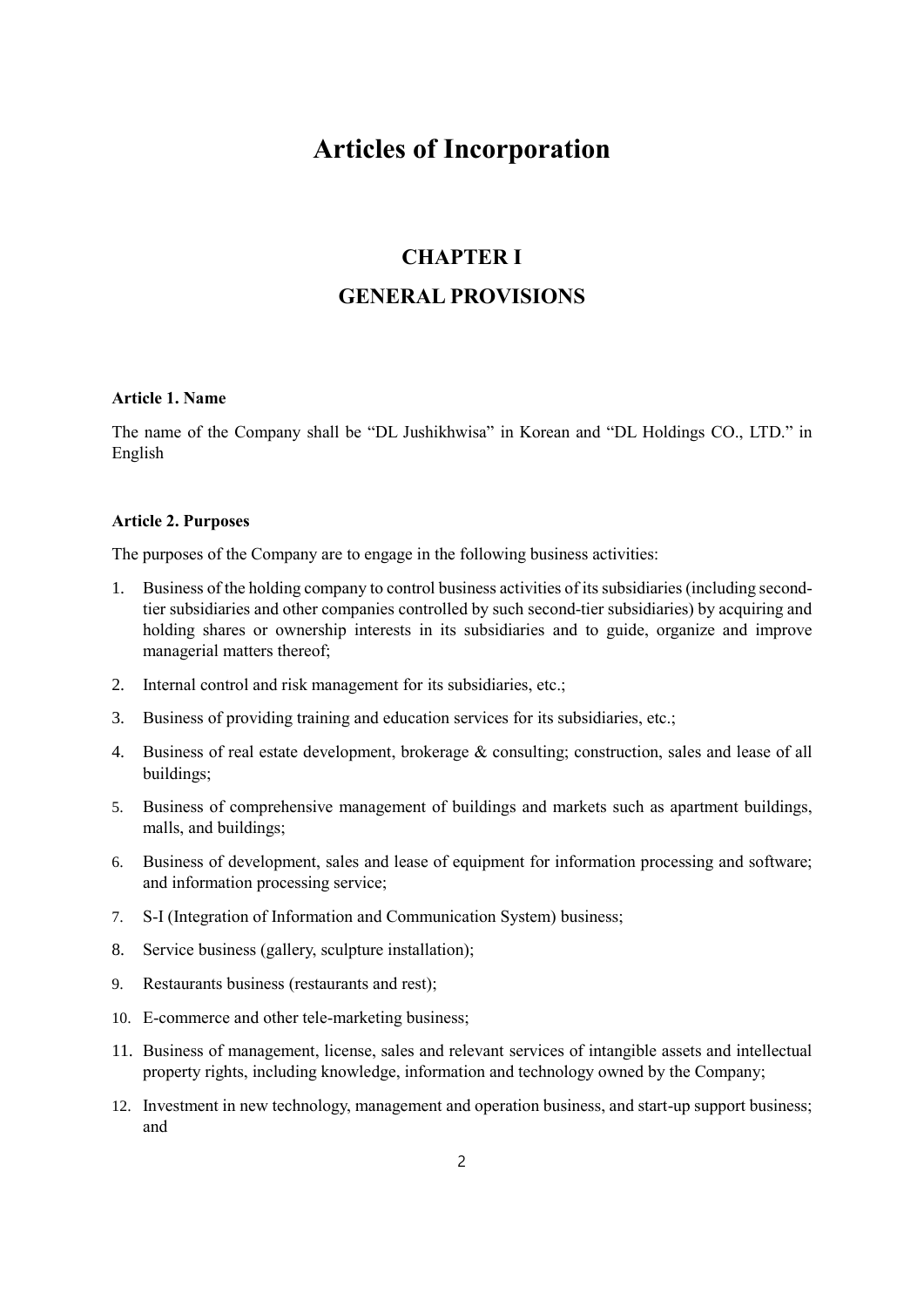13. Other business incidental to each of the aforementioned business.

#### **Article 3. Location of Head Office and Establishment of Branches**

- (1) The head office of the Company shall be located in Seoul.
- (2) The Company may establish branches, offices or sales offices within or outside Korea by resolutions of the Board of Directors, whenever deemed necessary.

#### **Article 4. Method of Public Notice**

Public notice shall be made through the Company's Internet homepage (http://www.dlholdings.co.kr). However, if it is not possible to make a notice on the Company's Internet homepage due to computer disorder or other unavoidable reasons, it shall be made to the Korea Economic Daily issued in Seoul

## **CHAPTER II**

#### **SHARES**

#### **Article 5. Total Number of Shares**

The total number of authorized shares shall be 120,000,000 shares.

#### **Article 6. Par Value**

The par value of each share to be issued by the Company shall be KRW 5,000.

#### **Article 7. Classes of Shares**

- (1) The shares to be issued by the Company shall be common shares and class shares, both in registered form.
- (2) The class shares to be issued by the Company shall be class shares concerning profit dividends, non-voting or voting-restricted shares, redeemable shares, convertible shares and a combination of all or part of such shares.
- (3) The total number of class shares to be issued by the Company shall not exceed 30,000,000 shares.

#### **Article 8. Number and Contents of Class Shares (1)**

- (1) The Company may issue non-voting class shares with preferential rights over profit dividends ("Class Shares Entitled to Profit Dividends") and the number of such shares to be issued shall be within 30,000,000 shares.
- (2) For Class Shares Entitled to Profit Dividends, the amount applying the rate of preferential dividends determined by the Board of Directors at the time of issuance within the range of not less than 1% of its par value, but not exceeding 12% thereof, shall be paid as preferred dividends.
- (3) If the dividend rate declared on common shares exceeds the dividend rate declared on Class Shares Entitled to Profit Dividends, shareholders holding such class shares shall be entitled to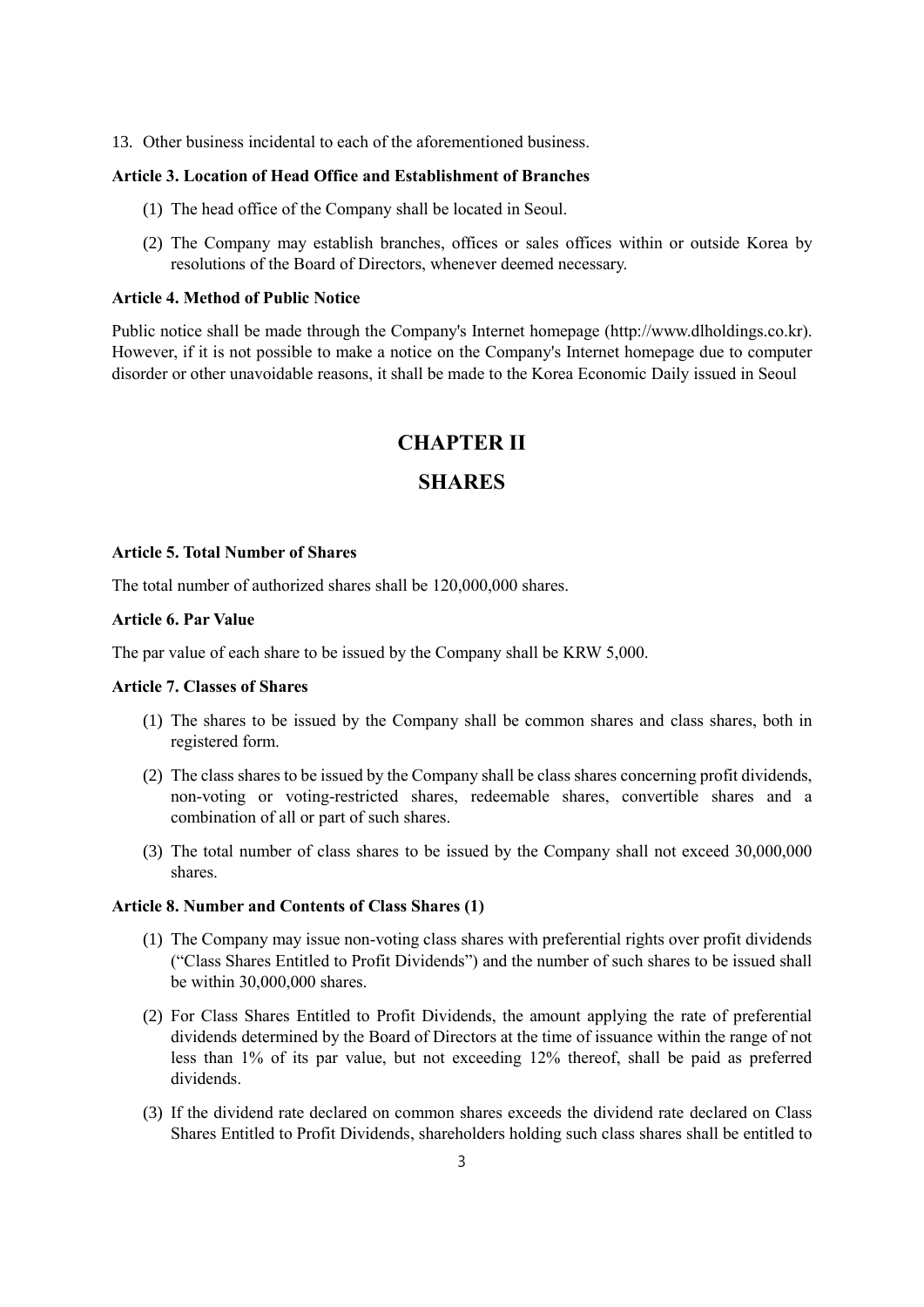the amount of dividends in excess which shall be distributed on a pro rata basis to all common and Class Shares Entitled to Profit Dividends.

- (4) If, for any fiscal year, dividends have not been paid on Class Shares Entitled to Profit Dividends at the dividend rate prescribed herein, such unpaid dividends shall be preferentially paid on a cumulative basis at the time of payment of dividends for the subsequent fiscal years.
- (5) In the event that a resolution of not paying preferred dividends prescribed herein for Class Shares Entitled to Profit Dividends has been passed at a general meeting of shareholders of the Company, shareholders of Class Shares Entitled to Profit Dividends shall be granted voting rights from the opening date of the general meeting of shareholders immediately following such general meeting of shareholders until the closing date of the general meeting of shareholders at which a resolution of payment of the preferred dividends is passed.
- (6) If the Company increases its capital by issuance of shares, the new shares to be assigned to shareholders of Class Shares Entitled to Profit Dividends shall be common shares in the case of capital increase with consideration and shall be the shares of the same class in the case of capital increase without consideration.
- (7) The duration of Class Shares Entitled to Profit Dividends issued by the Company shall be 10 years, starting from the date of issuance thereof, and they shall be converted to common shares contemporaneously with expiration of such duration; provided, however, that, if the preferred dividends have not been paid by the Company as prescribed herein for the said period, the aforementioned duration shall be postponed until such unpaid dividends have been paid in full. In such a case, the provision of Article 10-4 hereof shall apply, mutatis mutandis, with respect to payment of dividends on the shares issued as a result of conversion hereunder.

#### **Article 8-2. Number and Terms of Class Shares (2)**

- (1) The Company may issue class shares that grant the Company or shareholders to have an option of redemption by a resolution of the Board of Directors ("Redeemable Shares"), and the number of such shares shall not exceed 30,000,000 shares.
- (2) Redeemable Shares may be redeemed at the Company's option, or may be requested by a shareholder to the Company for redemption, or in the form of a combination of the foregoing two redemption methods, which shall be determined by a resolution of the Board of Directors at the time of issuance of Redeemable Shares in accordance with the following items:
	- 1. The redemption price of Redeemable Shares shall be "the sum of issue price and additional amount", from which the additional amount shall be determined by a resolution of the Board of Directors at the time of issuance in consideration of dividend rate, market conditions and all other circumstances relating to the issuance of Redeemable Shares, to the extent not exceeding 10% per annum; provided, however, that, in order to make the redemption price adjustable, the Board of Directors should determine the intent to, reason for, record date of, and method for such adjustment.
	- 2. The redemption period of Redeemable Shares shall be such period as determined by the Board of Directors within the range of the day immediately following the closing of the ordinary general meeting of shareholders for the fiscal year in which the issuance date is included and the day for which one months has lapsed after closing of the ordinary general meeting of shareholders for the fiscal year in which the 15th anniversary from the issuance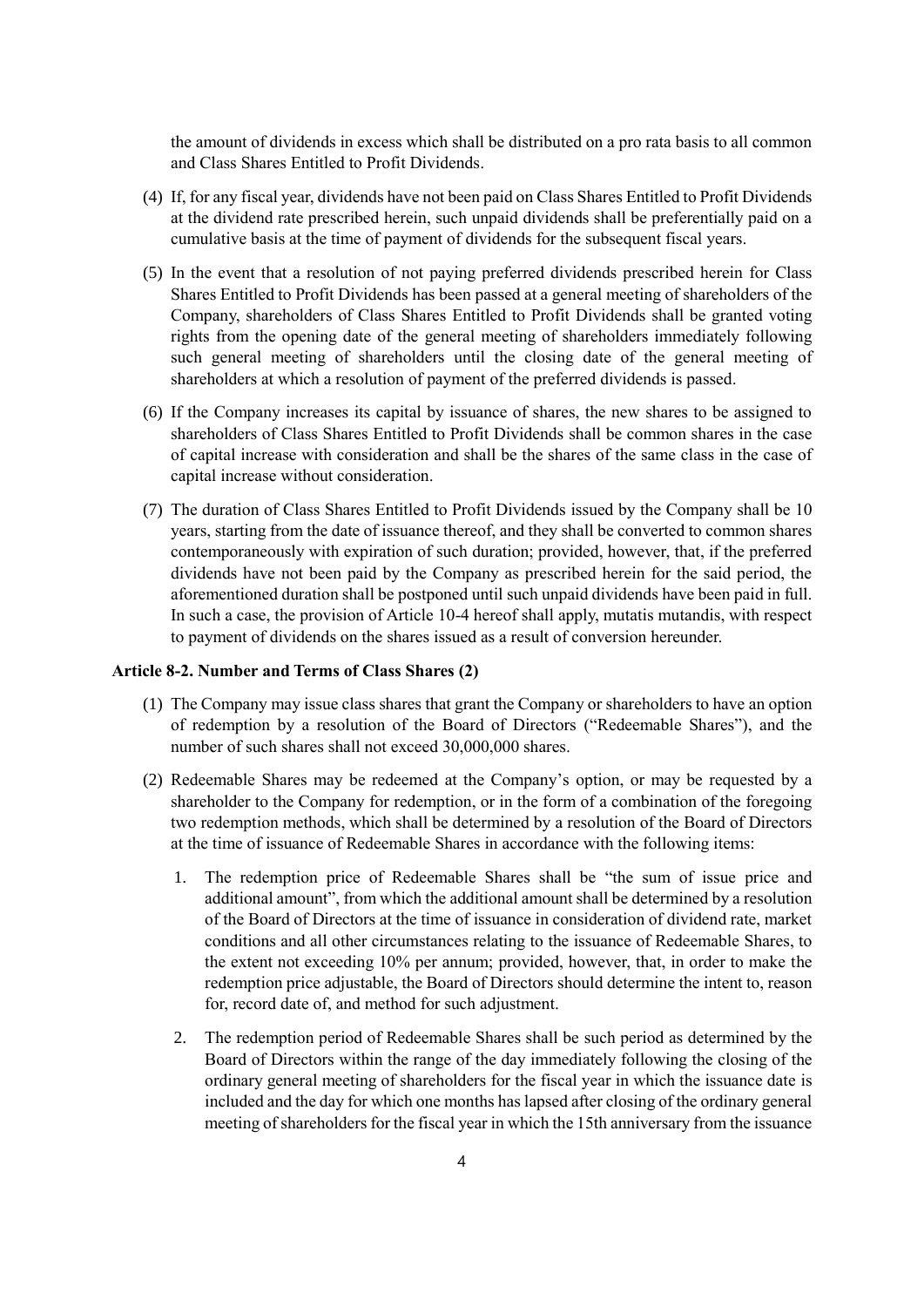is included; provided, however, that, despite the expiry of the redemption period, in the event of the occurrence of the following reasons, the relevant redemption period shall be extended until such reason is resolved:

- A. If the preferred dividends on Redeemable Shares have not been paid in full; or
- B. If the Company is unable to redeem Redeemable Shares during the redemption period due to the lack of profits of the Company.
- 3. Upon redemption at the Company's option, the Company may redeem Redeemable Shares in whole at once or in installments; provided, however, that, in the case of redemption in installments, the Company may select the shares to be redeemed by lottery, or proportionally among each holder. Fractional Shares resulting from proportional redemption shall not be redeemed.
- 4. Upon redemption at the Company's option, the Company shall give notice or public notice thereof to the relevant shareholders and the right holders of such shares registered in the Register of Shareholders at least two weeks prior to the date of acquisition of such shares.
- 5. If a shareholder requests the Company for redemption, such shareholder may request for redemption of all Redeemable Shares in whole at once or in installments; provided, however, that, in the event the Company is in lack of distributable profits at the time of the request for redemption, the Company may redeem the shares in installments, in which case, the Company may select the shares to be redeemed by lottery, or proportionally among each holder. Fractional Shares resulting from proportional redemption shall not be redeemed.
- 6. If a shareholder requests the Company for redemption, such shareholder shall notify his/her intention to redeem and the shares to be redeemed at least two weeks prior to the redemption.
- (3) As consideration of the acquisition of Redeemable Shares, the Company may deliver securities (excluding shares of other classes) other than cash, or other assets.
- (4) If Convertible Shares under the provision of Article 8-3 are issued as Redeemable Shares, which can be redeemed at the Company's option, the Board of Directors may determine the priority between the exercise of conversion rights by shareholders and the exercise of redemption rights at the Company's option.

#### **Article 8-3. Number and Terms of Class Shares (3)**

- (1) The Company may issue class shares that grant the Company or shareholders to have conversion rights by a resolution of the Board of Directors ("Convertible Shares"), and the number of such shares to be issued shall be within one-fifth (1/5) of the total number of outstanding and issued voting shares.
- (2) Convertible Shares may be converted at the Company's option, or may be requested by a shareholder to the Company for conversion, or in the form of a combination of the foregoing two conversion methods, which shall be determined by a resolution of the Board of Directors at the time of issuance of Convertible Shares in accordance with the following items:
	- 1. The shares to be issued as a result of conversion shall be common shares.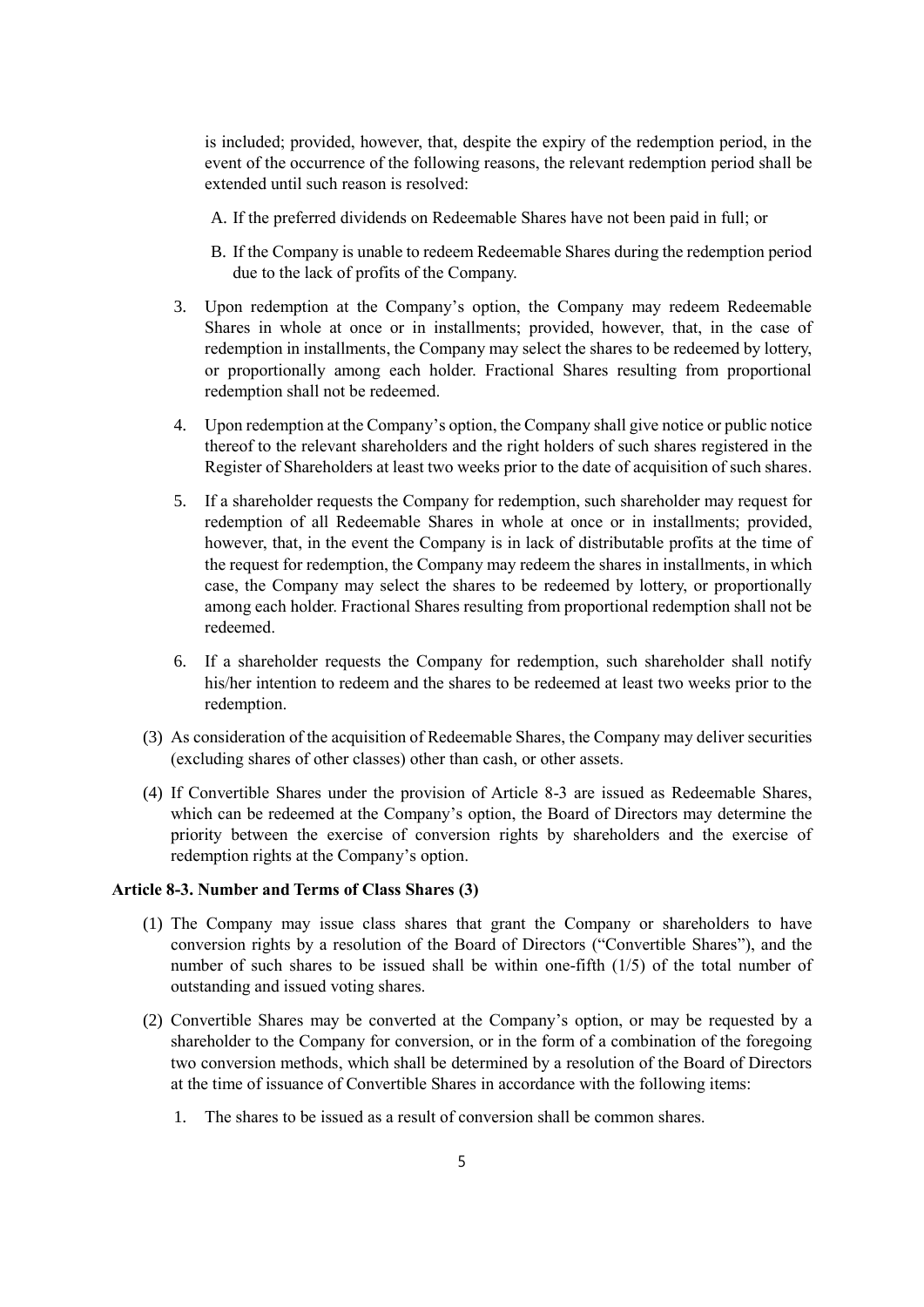- 2. The conversion ratio, in principle, shall be one common share per convertible share; provided, however, that, if necessary, matters necessary for conversion, such as conversion ratio and adjustment thereof, may be determined otherwise by a resolution of the Board of Directors at the time of issuance in consideration of all circumstances.
- 3. The reasons for conversion shall be as follows:
	- A. If the Company elects to convert (the reasons for the Company's election to convert shall be determined by the Board of Directors at the time of issuance); and
	- B. If a shareholder requests for conversion.
- 4. The total issue price of the new shares to be issued by the Company as a result of conversion shall be the total price of the shares before the conversion.
- 5. The period during which conversion or request for conversion may be made shall be such period as determined by the Board of Directors at the time of issuance within the range of at least one month up to a maximum of thirty years from the issuance date. If the conversion right is not exercised within the above period, it shall be deemed to have been converted on the expiration date of the period.
- 6. The provision of Article 10-4 hereof shall apply, mutatis mutandis, with respect to payment of dividends on the shares issued as a result of conversion hereunder.
- 7. Other terms and conditions of Convertible Shares shall be determined by a resolution of the Board of Directors.

#### **Article 9. Electronic Registration of Rights to be Displayed on Share Certificates and Certificates of preemptive right to new stocks**

Instead of issuing shares certificates and certificates of preemptive right to new stocks, the company electronically registers the rights that should appear on the share certificates and certificates of preemptive right to new stocks in the electronic registration account of the electronic registrar.

#### **Article 10. Preemptive Rights**

- (1) Shareholders shall have the preemptive rights to subscribe for the new shares that may be issued by the Company, in proportion to their respective shareholdings.
- (2) Notwithstanding sub-article (1) above, the new shares may be issued to any third persons other than the shareholders (including the shareholders of the Company) by a resolution of the Board of Directors, if the Company:
	- 1. Offers new shares to the public in the manner of priority issue for shareholders;
	- 2. Offers new shares to the public or has an underwriter subscribing for such public offering, to the extent that the number of such new shares does not exceed 30/100 of the total number of issued shares;
	- 3. Issues new shares to domestic and overseas financial institutions or institutional investors for the purpose of raising emergency funds to the extent that the number of such new shares does not exceed 20/100 of the total number of issued shares;
	- 4. Issues new shares to a certain person for the Company's managerial purposes, including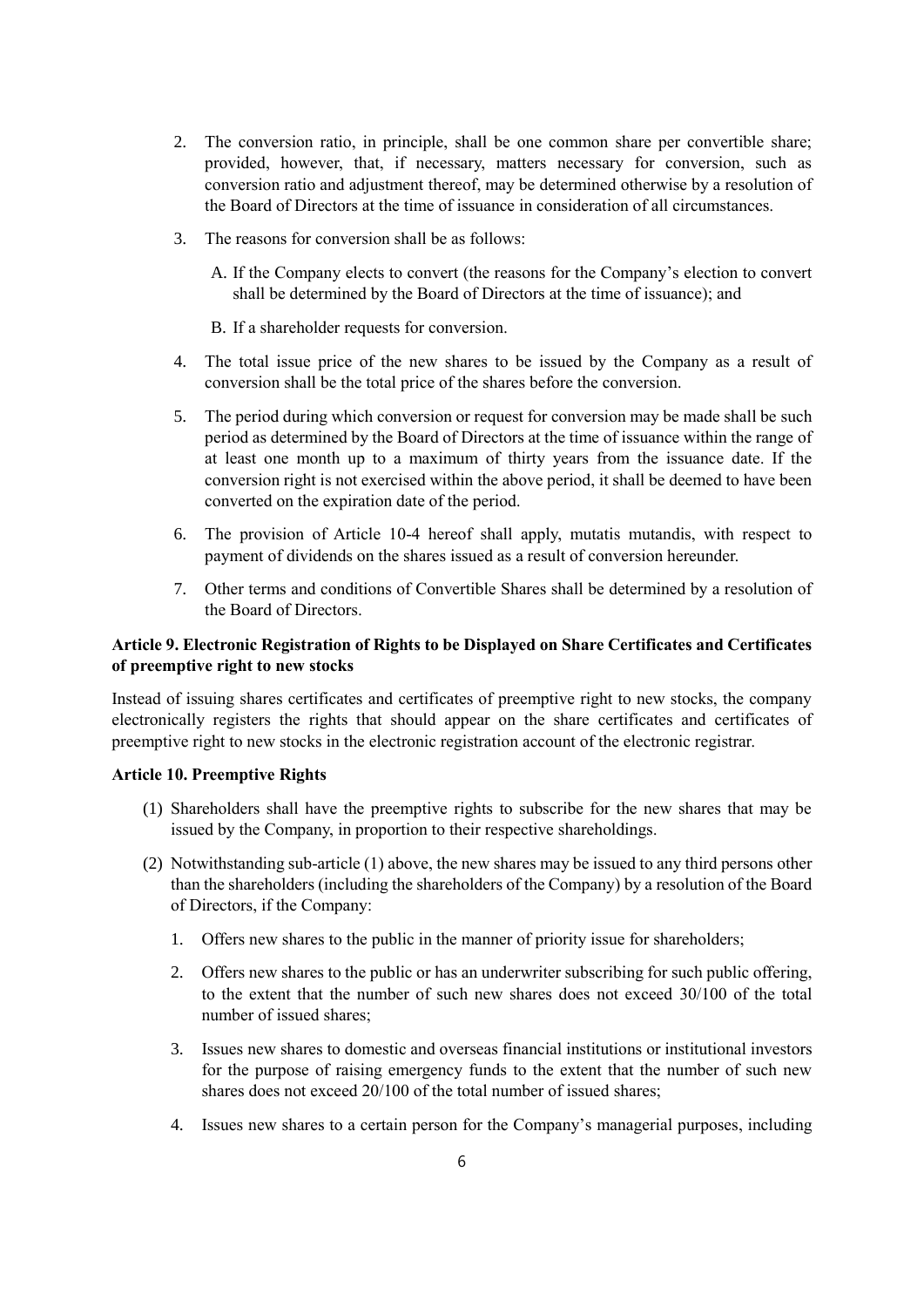technical introduction, improvement of financial structure, research and development, production, sales, or capital alliance, to the extent that the number of such new shares does not exceed 20/100 of the total number of issued shares; or

- 5. Issues new shares in accordance with issuance of depositary receipts (DR) to the extent that the number of such new shares does not exceed 20/100 of the total number of issued shares.
- (3) Notwithstanding sub-articles (1) and (2) above, if the Company receives from the shareholders of subsidiaries or other companies issued and outstanding shares in such companies as in-kind contribution in order to (i) comply with the requirements or conditions applicable to a holding company under the Monopoly Regulation and Fair Trade Act ("FTL"), (ii) carry out the business of holding shares or ownership interests or (iii) acquire subsidiaries or shares thereof, the Company may allot new shares to the persons holding the shares of such companies (including the shareholders of the Company) by a resolution of the Board of Directors.
- (4) In the case of issuing new shares to persons other than the shareholders pursuant to sub-articles (2) and (3), the Company shall notify or announce to the shareholders the matters prescribed in Article 416 (1), (2), (2-2), (3), and (4) of the Commercial Act before two weeks from the payment date; provided, however, that report on material facts may be publicly announced to the Financial Service Commission and the Korea Exchange in lieu of such public notice or announcement pursuant to Article 165-9 of the Financial Investment Services and Capital Markets Act.
- (5) In the case of issuing new shares pursuant to sub-article (2), the number, classes and price of shares thereof shall be determined by a resolution of the Board of Directors.
- (6) If a shareholder(s) waives or forfeits his/her preemptive rights to subscribe for new shares or any fractional shares are made in the course of allotting new shares, the method of dealing with such new shares or fractional shares shall be determined by a resolution of the Board of Directors.

#### **Article 10-2 (Deleted)**

#### **Article 10-3. Stock option**

- (1) The Company may grant its executives and employees(including executives and employees of the Company's affiliated company defined in Article 30 of the Enforcement Decree of the Commercial Act) stock options by a special resolution of a meeting of shareholders, to the extent of not exceeding 15/100 of the total number of issued shares. Notwithstanding the foregoing provision, such stock options may be granted to the person other than the member of the Board of Directors by a resolution of the Board of Directors, to the extent of not exceeding the limit prescribed in the Article 30 of the Enforcement Decree of the Commercial Act. In case of granting stock option by resolution of the Board of Directors, the company shall obtain approval of the general meeting of shareholders convened immediately following the resolution. In such a case, those stock options granted by a special resolution of general meeting of shareholders or a resolution of the Board of Directors may be linked to the performance of the Company measured by targeted managerial results or capital market indices.
- (2) Those who are eligible for a stock option shall be the Company's executives or employees who contribute or are capable of contributing to the Company's incorporation, management,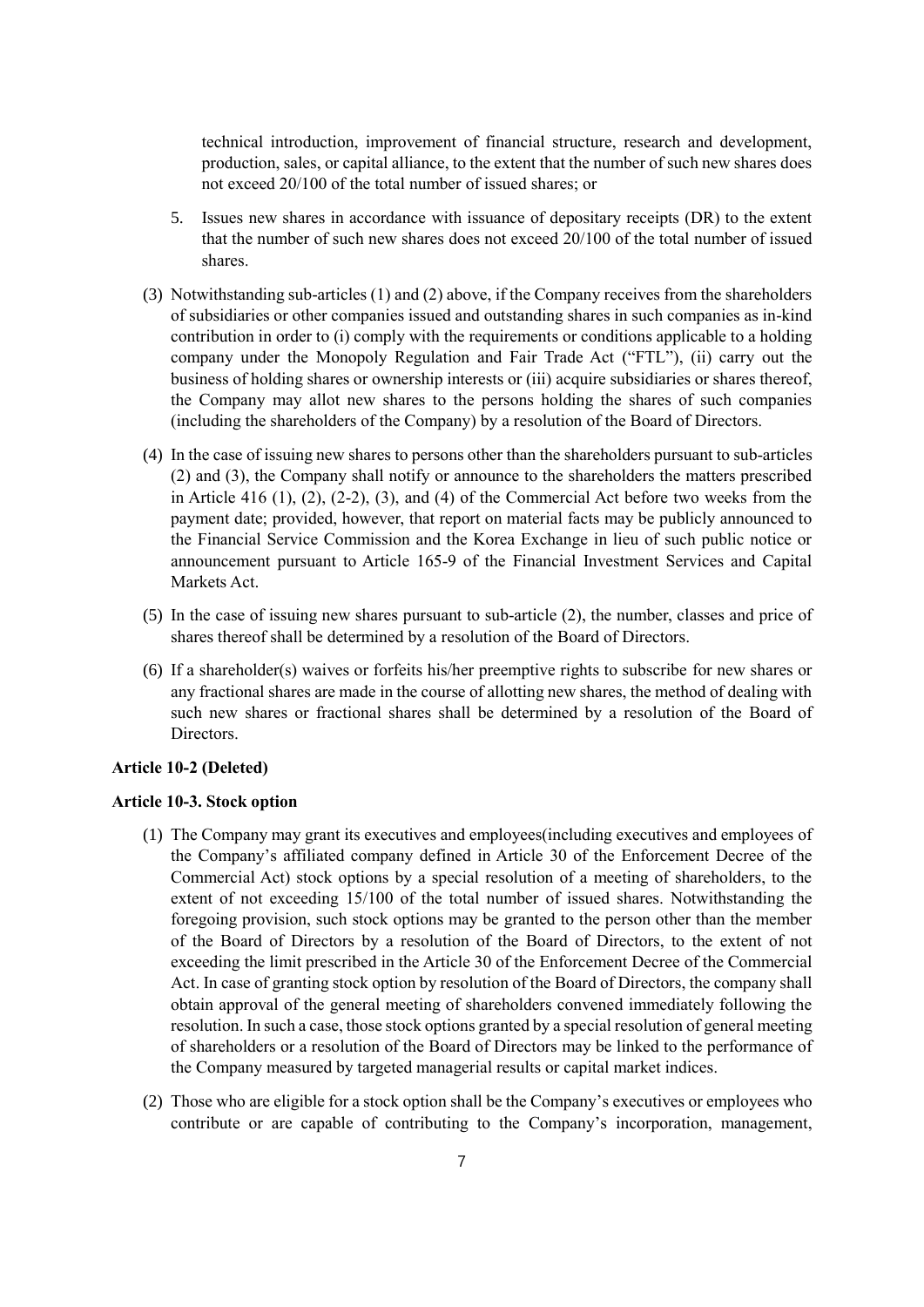overseas sales or technological innovation, and the like.

- (3) The shares to be delivered as a result of the exercise of stock options hereunder (the standard share in calculating the difference, if the difference between the share price at which such stock options are exercised and the market price of the share is paid in cash or treasury share) shall be determined by a resolution of a general meeting of shareholders or a resolution of the Board of Directors granting stock options.
- (4) The number of executives and employees who are eligible for stock options hereunder shall not exceed 30/100 of the total number of executives and employees then in office in the Company and the stock option that may be granted to one executive or employee of the Company shall not exceed 5/100 of the total number of issued shares.
- (5) The exercise price of stock option shall not be lower than each of the following prices. This provision shall also apply when the relevant exercise price of stock option is adjusted after the grant of stock options:
	- 1. If new shares are to be issued and delivered, the higher of the following prices:
		- A. The market value of relevant shares on the date on which such stock option is granted
		- B. Par value of relevant shares.
	- 2. In case of transfer of treasury stock, the market value of relevant shares on the date on which such stock option is granted.
- (6) A stock option may be exercised within seven years from the date on which three years have lapsed from the resolution date mentioned in sub-article (1) above.
- (7) A person who is granted a stock option is entitled to exercise the stock option only if he/she has been in office in the Company or employed by the Company at least for two years from the date of the resolution mentioned in sub-article (1) above. However, if the said grantee dies or resigns from the Company within two years from the date of the resolution mentioned in subarticle (1) above or leaves the Company without his/her fault, such stock option may be exercised within the period in sub-article (6) above.
- (8) The provision of the Article 10-4 hereof shall apply, mutatis mutandis, with respect to payment of dividends on the shares issued as a result of the exercise of stock options hereunder.
- (9) The grant of a stock option may be cancelled by a resolution of the Board of Directors, if:
	- 1. After the grant of such a stock option, the grantee thereof has resigned voluntarily from the Company;
	- 2. The grantee has caused material damages to the Company by willful acts or negligence;
	- 3. The Company is unable to respond to the exercise of stock option, due to the Company's bankruptcy, dissolution or the like; or
	- 4. The occurrence of any event constituting a cause of cancellation on the relevant stock option agreement.

#### **Article 10-4. Commencement Date for Dividends on New Shares**

With regard to payment of dividends on the new shares issued by the Company as a result of issuance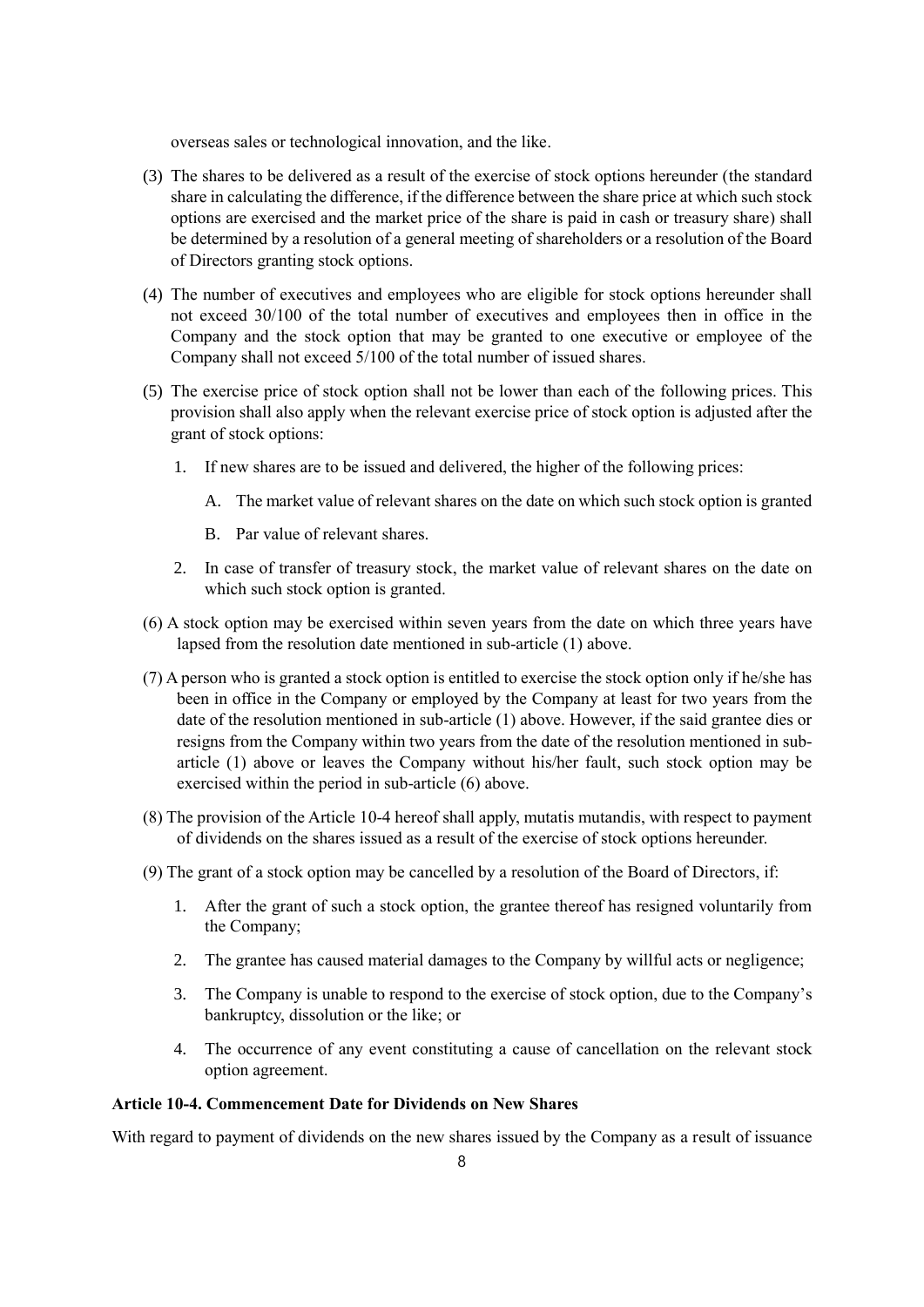of new shares by capital increase with or without consideration or stock dividends, such new shares shall be deemed to have been issued at the end of the fiscal year immediately preceding the fiscal year of such issuance.

#### **Article 11. Transfer Agent**

- (1) The Company shall appoint a transfer agent (hereinafter referred to as "Transfer Agent") in relation to the transfer of its shares.
- (2) The Transfer Agent, its office and the scope of services to be provided by the Transfer Agent on behalf of the Company shall be determined by a resolution of the Board of Directors.
- (3) The Company shall have the list of shareholders or a copy thereof kept and maintained at the office of the Transfer Agent, and shall have the Transfer Agent deal with the electronic registration of shares, management of shareholder list, and other share-related matters.
- (4) The procedure of dealing with such matters as mentioned in sub-article (3) above shall be comply with the regulation concerning the securities transfer agency by Transfer Agent, etc.

#### **Article 12 (Deleted)**

#### **Article 13. Record Date**

- (1) The Company shall cause the shareholders whose names appear in the Register of Shareholders on December 31 of each year to exercise their rights as shareholders at the ordinary general meeting of shareholders.
- (2) If it is necessary to convene an extraordinary general meeting of shareholders or for other purposes, the Company may deem those shareholders whose names appear in the Register of Shareholders on the day specified by a resolution of the Board of Directors to be the shareholders who are entitled to exercise the rights. Such fact shall be publicly announced two weeks in advance.

## **CHAPTER III**

## **BONDS**

#### **Article 14. Issuance of Convertible Bonds**

- (1) The Company may issue convertible bonds to any persons other than the shareholders (including the shareholders of the Company) by a resolution of the Board of Directors, if the Company:
	- 1. issues convertible bonds through public offering or public offering in the manner of priority issue for shareholders, to the extent that their aggregate par value does not exceed KRW 400,000,000,000;
	- 2. issues convertible bonds to domestic or overseas financial institutions or institutional investors, for the purpose of raising emergency funds, to the extent that their aggregate par value does not exceed KRW 400,000,000,000;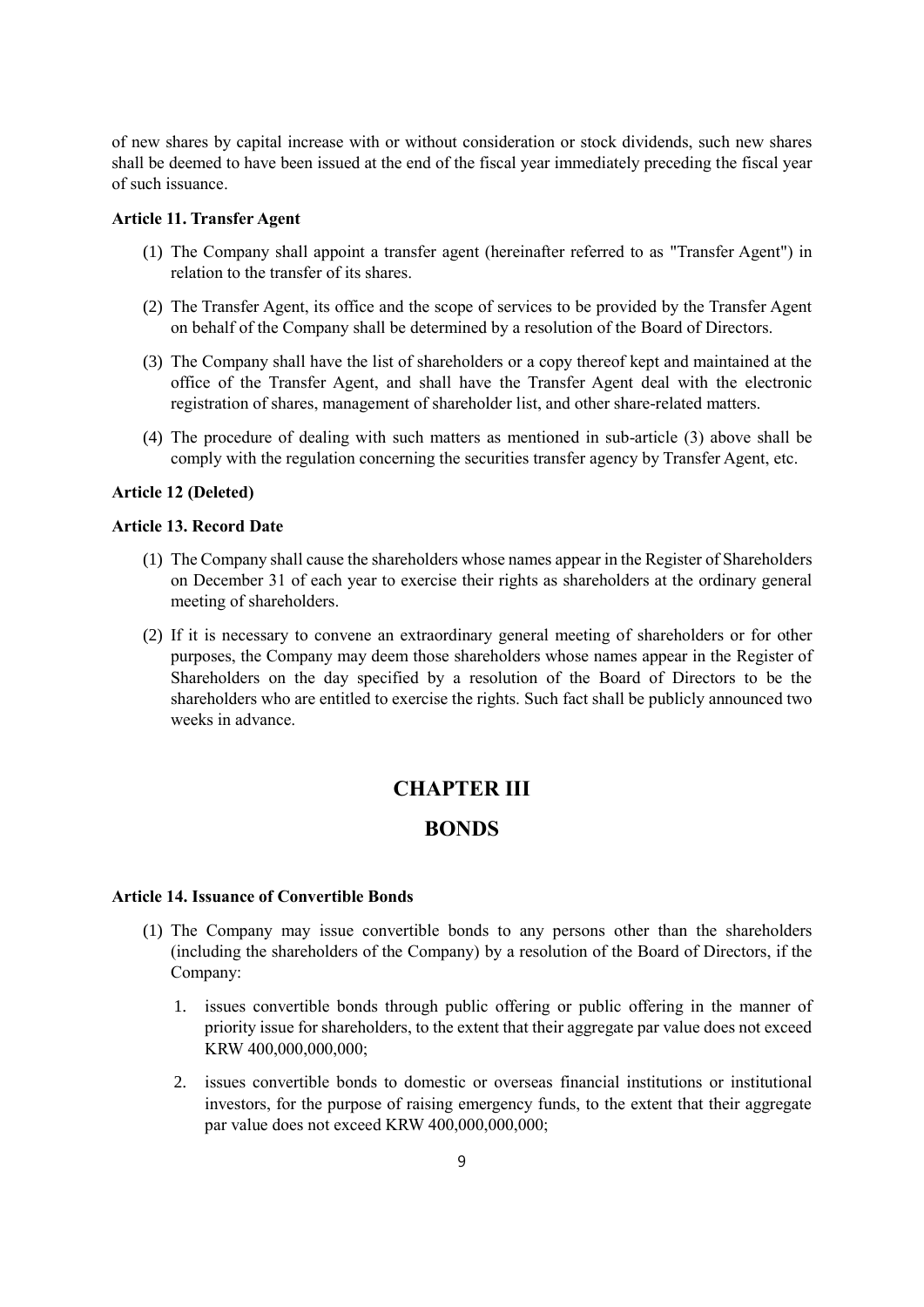- 3. issues convertible bonds for the purpose of the foreign investment made under the Foreign Investment Promotion Act, for the Company's managerial reasons;
- 4. issues convertible bonds to a certain person for the Company's managerial purposes, including technical introduction, improvement of financial structure, research and development, production, sales, or capital alliance, to the extent that their aggregate par value does not exceed KRW 400,000,000,000; or
- 5. issues convertible bonds in the manner of private placement for the Company's other managerial reasons.
- (2) As for the convertible bonds referred to in sub-article (1) above, the Board of Directors may also issue such bonds on condition that only a part thereof be granted the right to convert to capital shares.
- (3) The shares to be issued as a result of conversion of such bonds shall be common shares or class shares and the applicable conversion price shall be equal to or higher than the par value per share of such new shares, as determined by the Board of Directors at the time of issuance of such bonds.
- (4) The period in which holders of convertible bonds are entitled to make a request for conversion hereunder shall begin on the next date of issuance thereof and end on the day immediately preceding the maturity date thereof. However, the period for requesting conversion may be adjusted by a resolution of the Board of Directors within the aforementioned period.
- (5) The provision of the Article 10-4 hereof shall apply, mutatis mutandis, to the payment of dividends on the new shares to be issued as a result of conversion hereunder and the payment of interest on such convertible bonds.

#### **Article 15. Issuance of Bonds with Warrants**

- (1) The Company may issue bonds with warrants to any persons other than the shareholders (including the shareholders of the Company) by a resolution of the Board of Directors, if the Company:
	- 1. issues bonds with warrants through public offering or public offering in the manner of priority issue for shareholders, to the extent that their aggregate par value does not exceed KRW 400,000,000,000;
	- 2. issues bonds with warrants to domestic or overseas financial institutions or institutional investors, for the purpose of raising emergency funds, to the extent that their aggregate par value does not exceed KRW 400,000,000,000;
	- 3. issues bonds with warrants for the purpose of the foreign investment made under the Foreign Investment Promotion Act, for the Company's managerial reasons;
	- 4. issues bonds with warrants to a certain person for the Company's managerial purposes, including technical introduction, improvement of financial structure, research and development, production, sales, or capital alliance, to the extent that their aggregate par value does not exceed KRW 400,000,000,000; or
	- 5. issues bonds with warrants in the manner of private placement for the Company's other managerial reasons.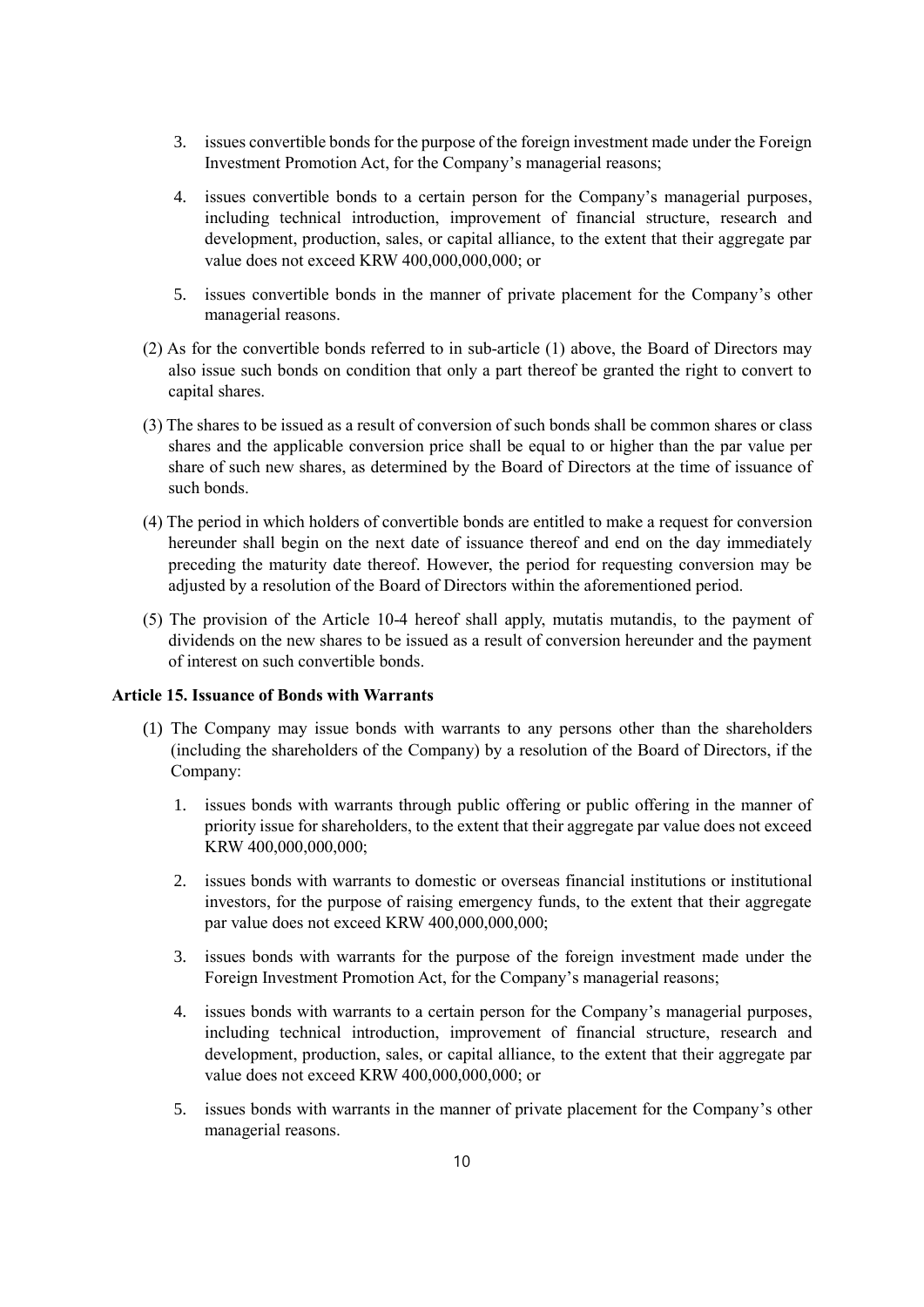- (2) The amount within which a holder of such bonds with warrants is entitled to request issuance of new shares shall be determined by the Board of Directors, to the extent of not exceeding the aggregate par value of such bonds.
- (3) The shares to be issued upon the exercise of such warrants shall be common shares or class shares and the issuance price thereof shall be equal to or higher than the par value per share of such new shares, as determined by the Board of Directors at the time of issuance thereof.
- (4) The period in which holders of bonds with warrants are entitled to exercise such warrant hereunder shall begin on the next date of issuance thereof and end on the day immediately preceding the maturity date thereof. However, a period for exercising warrants may be adjusted by a resolution of the Board of Directors within the aforementioned period.
- (5) The provision of the Article 10-4 hereof shall apply, mutatis mutandis, to payment of dividends on the new shares to be issued as a result of the exercise of such warrants.

#### **Article 15-2. Electronic Registration of Rights to be Displayed on Bonds and Certificates with warrants to new stocks**

Instead of issuing bonds and certificates with warrants to new stocks, the Company electronically registers the rights that should appear on the bonds and certificates with warrants to new stocks

#### **Article 16. Application of Provisions concerning Issuance of Bonds**

The provision of the Article 11 shall apply mutatis mutandis to the issuance of bonds.

## **CHAPTER IV**

## **GENERAL MEETING OF SHAREHOLDERS**

#### **Article 17. Time to Convene Meeting of Shareholders**

- (1) The general meetings of shareholders of the Company shall be of two types: ordinary and extraordinary.
- (2) The ordinary general meeting shall be held within three months after the end of each fiscal year and extraordinary general meeting may be held at any time whenever necessary.

#### **Article 18. Person Authorized to Convene a Meeting of Shareholders**

- (1) Unless otherwise provided in relevant laws and regulations, the meeting of shareholders shall be convened by the representative director of the Company in accordance with a resolution of Board of Directors.
- (2) If representative director is absent or unable to execute his/her duties, the provision of Article 35 (2) hereof shall apply mutatis mutandis.

#### **Article 19. Public Notice of Convening a Meeting of Shareholders**

(1) In convening a general meeting of shareholders, a written or electronic notice writing setting out the time, date, place and agenda of the meeting shall be sent to each shareholder at least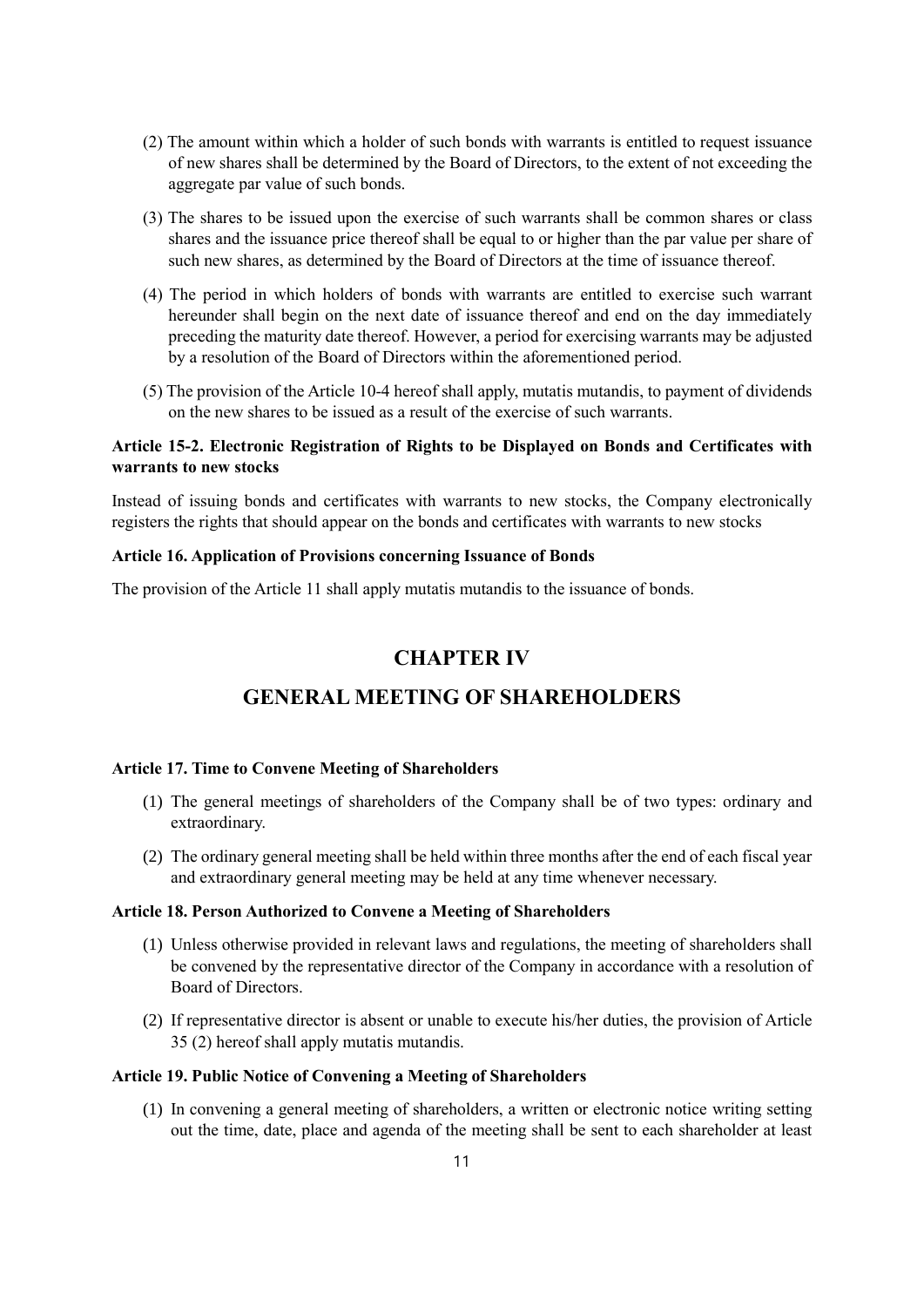two weeks prior to the date of the meeting.

(2) Instead of the notice in Article 19(1), the Company may notify shareholders holding one percent (1%) or less of the total number of issued and outstanding shares with voting rights through at least twice 'Korea Economic Daily' and 'Maeil Business News' issued in Seoul of the meeting and the agenda, or notify though the electronic disclosure system operated by the Financial Supervisory Service or the Korea Exchange.

#### **Article 20. Place for a General Meeting of Shareholders**

The general meeting of shareholders shall be held in the place where the head office of the Company is located but may be held at a near-by place if necessary.

#### **Article 21. Chairman**

- (1) The Company's representative director shall be the chairman of the general meeting of shareholders; provided, however, that, if there are multiple representative directors, the chairman of the general meeting of shareholders shall be determined by the Board of Directors.
- (2) If representative director is absent or unable to serve as a chairman, the provision of the Article 3(2) hereof shall apply mutatis mutandis.

#### **Article 22. Chairman's Authority to Maintain Order**

- (1) The chairman of a general meeting of shareholders may order any person who stop a person who intentionally speaks or acts to disturbs proceedings to stop a speech or to leave a meeting place.
- (2) The chairman of a general meeting of shareholders may limit the duration and the number of speeches by a shareholder, whenever the chairman deems it necessary for smooth proceedings of the meeting.

#### **Article 23. Shareholders' Voting Rights**

Each shareholder shall have one vote per share registered by his/her name.

#### **Article 24. Limitation on the Voting Rights of Cross-held Shares**

If the Company, its parent company and subsidiary, or a subsidiary of the Company owns more than ten percent (10%) shares of a third company, the shares of the Company held by that third company shall have no voting rights.

#### **Article 25. Exercise of Voting Rights in Disunity**

- (1) If a shareholder having more than two votes wishes to exercise them in disunity, the shareholder shall notify the Company in writing of his/her intention and reason at least three days prior to the date of the meeting.
- (2) The Company may reject an exercise of vote in disunity, except in the event that he/she has accepted a trust of shares or holds the shares on behalf of other persons.

#### **Article 26. Exercise of Votes by Proxy**

(1) Each shareholder may exercise his/her vote by proxy.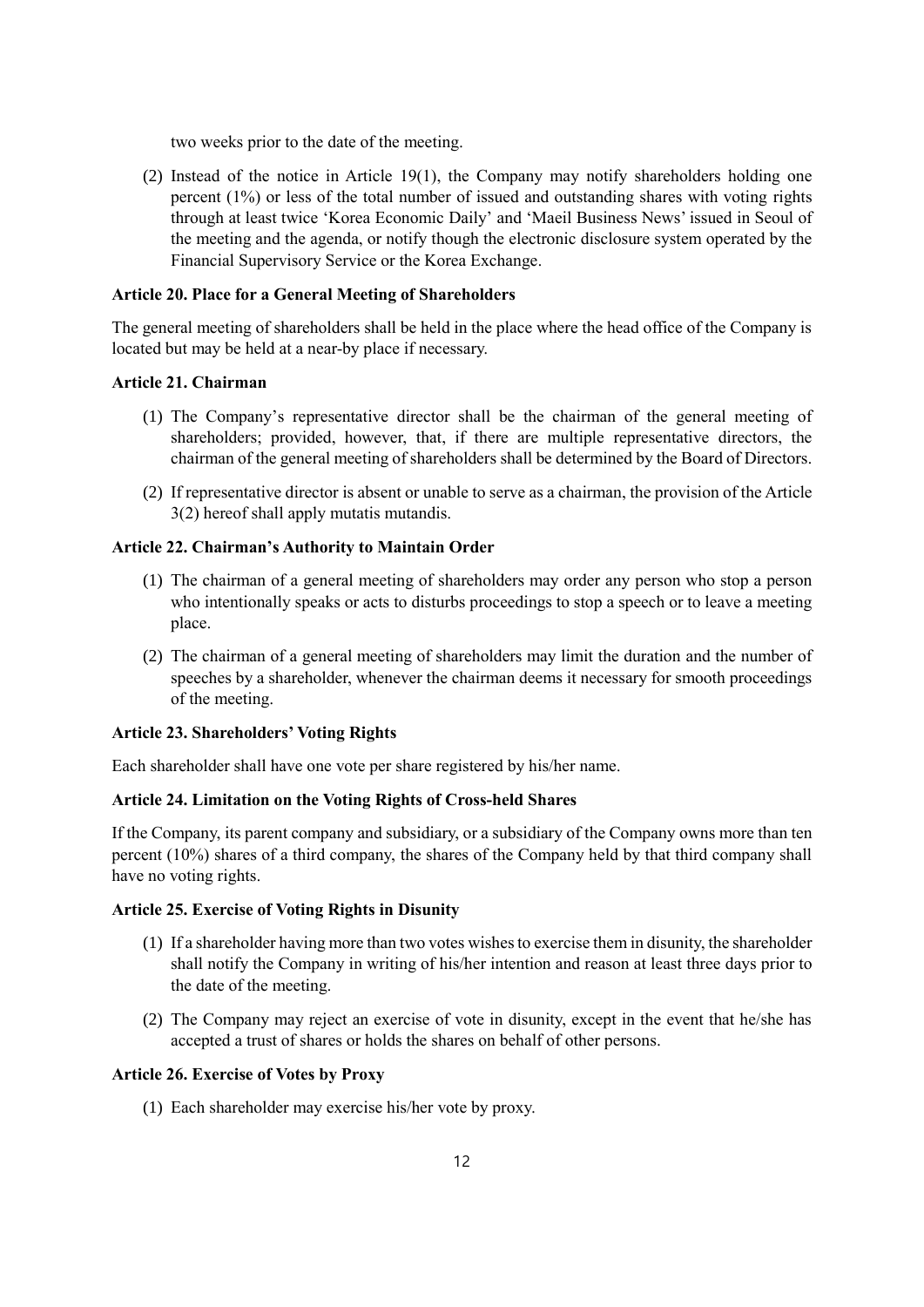(2) In such a case, the proxy shall present to the Company an appropriate document (a power of attorney) evidencing his/her power of representation prior to opening of that meeting.

#### **Article 27. Method of Resolutions at General Meeting of Shareholders**

Unless otherwise provided in the relevant laws and regulations, all resolutions of a general meeting of shareholders shall be passed by the affirmative votes of a majority of the shares represented by the shareholders present at the general meeting of shareholders, which shall not be less than a quarter of the total number of issued shares of the Company.

#### **Article 28. Minutes of General Meeting of Shareholders**

The proceedings and results of a meeting of shareholders shall be recorded in minutes, which shall be kept in the head office and branches of the Company after chairman and all directors present at the meeting have signed and sealed the same or affixed their signatures thereto.

#### **Article 29. Right of the minority shareholders**

Shareholders have the authority in accordance with the Commercial Act and applicable laws and regulations, and the management of the Company shall respect the right thereof.

## **CHAPTER V**

## **DIRECTORS AND BOARD OF DIRECTOERS**

#### **Article 30. Number of Directors**

- (1) The Company shall have not less than three directors, but not more than 11 directors, and the outside directors shall constitute the majority of the total number of directors.
- (2) In cases where the number of outside directors does not meet the quorum required for the establishment of the Board of Directors under sub-article (1) due to any cause such as resignation or death of any outside director, the Company shall appoint outside directors at the first meeting of shareholders convened after such cause has occurred, to satisfy the requirements prescribed in sub-article (1).

#### **Article 31. Election of Directors**

- (1) Directors shall be elected by a general meeting of shareholders.
- (2) A resolution for electing directors shall be passed by the affirmative votes of a majority of the shares represented by the shareholders present at the general meeting of shareholders, which shall not be less than a quarter of the total number of issued shares.
- (3) In case two directors or more are elected at a general meeting of shareholders, the cumulative vote stipulated in the Article 382-2 of the Commercial Act shall not apply.

#### **Article 31-2. Recommendation of Candidates for Outside Directors**

(1) The Outside Director Candidate Recommendation Committee shall recommend candidates for outside director among those persons having such qualifications as set forth in the Commercial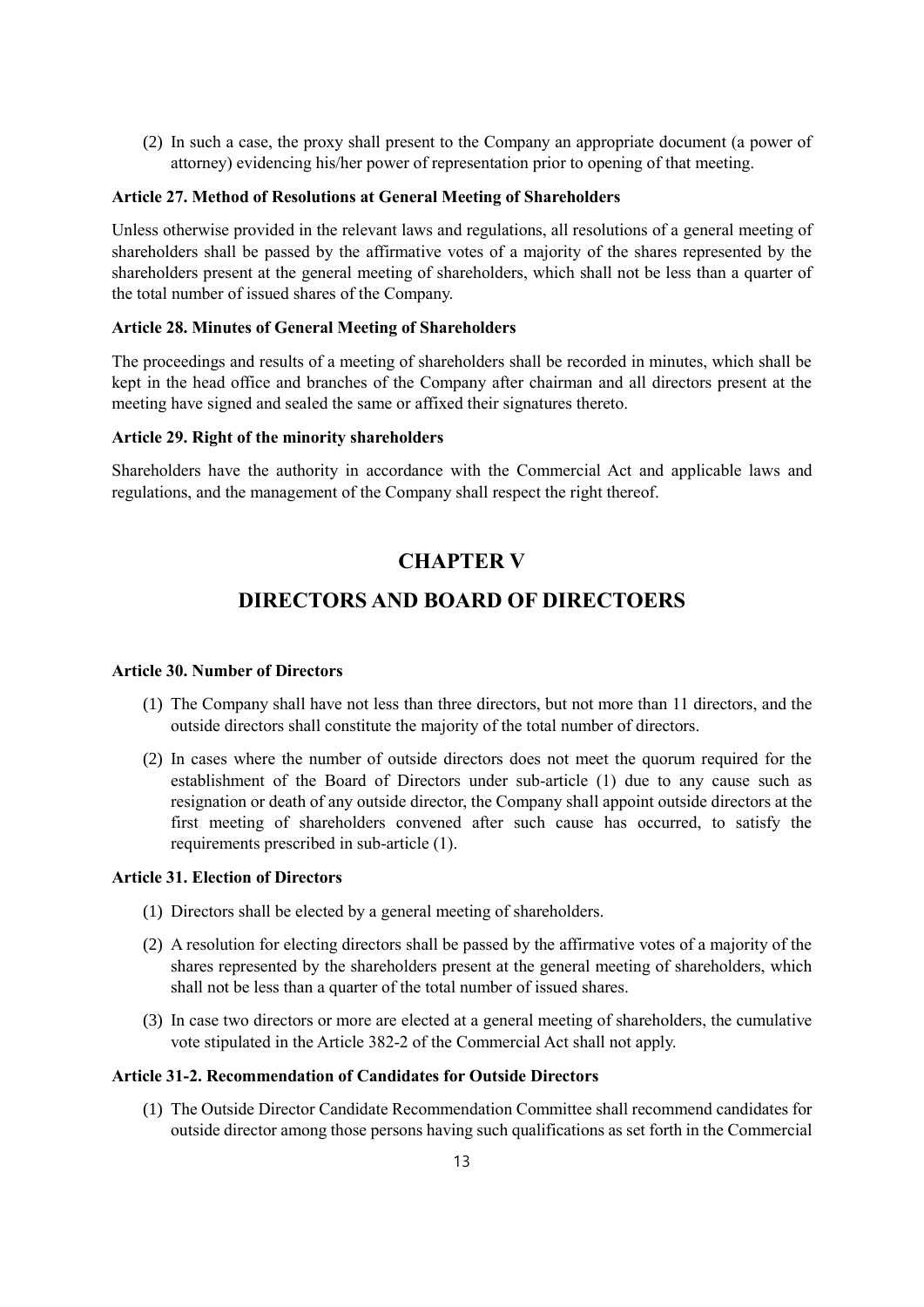Act and other relevant laws and regulations.

(2) The details concerning recommendation of candidates for outside directors and screening of their qualifications shall be determined by the Outside Director Candidate Recommendation Committee.

#### **Article 32. Term of Office of Directors**

The term of office of a director shall be determined by a resolution of a general meeting of shareholders within a period not exceeding three years; provided, however, that, if the term of office expires prior to the ordinary general meeting of shareholders convened in respect of the last period for the settlement of account comprised in their terms of office, the term of office shall be extended until the close of such meeting.

#### **Article 33. Election to fill a Vacancy**

If there is a vacancy in the number of directors, a director shall be elected at a general meeting of shareholders to fill such a vacancy; provided, however, that the foregoing provision shall not apply if the number of the existing directors in office is not less than the number of directors provided in the Article 30 and no hindrance is caused to carry on the Company's business.

#### **Article 34. Appointment of Representative Director, etc.**

The Company may appoint representative director and a chairman, president, vice presidents, senior executive directors and executive directors by resolutions of the Board of Directors.

#### **Article 35. Duties of Directors**

- (1) Representative director shall represent the Company, and manage the Company's overall business.
- (2) Directors shall assist the representative director and carry out their respective responsibilities as determined by the Board of Directors. Directors shall act on behalf of representative director in the order as determined by the Board of Directors, if representative director is absent or unable to execute his/her duties.

#### **Article 36. Directors' Obligations to Report**

If a director finds anything that is likely to cause material damages to the Company, he/she shall immediately report the same to the Audit Committee.

#### **Article 37. Duty of Loyalty by Directors**

Directors shall faithfully perform their duties for the interest of the Company and entire shareholders. Directors shall not do anything that harms the Company or the entire shareholder for the benefit of large business groups under the FTL or specific controlling shareholders.

#### **Article 38. Composition of Board of Directors and Convening a Meetings**

- (1) The Board of Directors shall be composed of directors, and make major decisions on the Company's business.
- (2) Representative director or a director appointed by the Board of Directors for this purpose, if any, shall convene meetings of the Board of Directors by giving a notice to each director one day prior to the meeting date. The procedure of convening a meeting may be omitted with a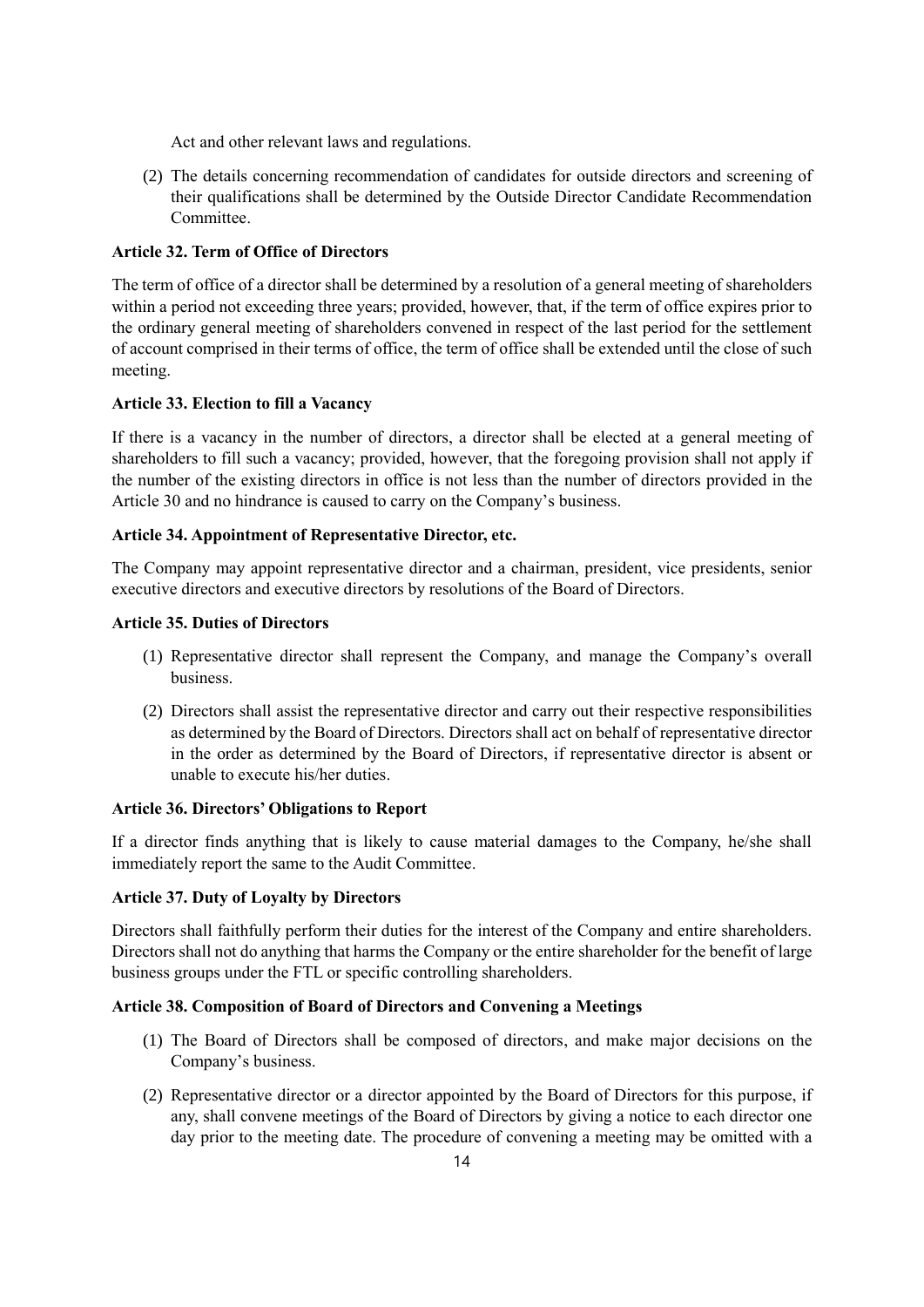unanimous consent of all directors.

- (3) The chairman of the Board of Directors shall have the authority to convene such meetings pursuant to sub-article (2) above.
- (4) The Board of Directors shall consist of regular and interim board meetings. The regular board meeting shall be convened at least once every quarter, and the interim board meeting shall be convened any time necessary.

#### **Article 39. Method of Adopting Resolutions**

- (1) The resolutions of the Board of Directors shall be adopted by the presence of a majority of the directors and the affirmative votes of a majority of directors present at the meeting. However, the resolution of the Board of Directors on matters falling under Article 397-2 (Prohibition of Appropriation of Company's Opportunities and Assets) and Article 398 (Transactions between Directors, etc. and Company) of the Commercial Act shall be not less than two thirds of the directors.
- (2) The Board of Directors may allow all directors or a part thereof to participate in resolutions of the Board of Directors through the means of communication that send and receive voices simultaneously, in lieu of attending the meeting in person. In such a case, the said directors shall be deemed to have attended the meeting in person.
- (3) No directors having a specific interest in any resolution of the Board of Directors shall be allowed to exercise their vote upon such a resolution.

#### **Article 40. Minutes of Meeting of the Board of Directors**

- (1) The Board of Directors shall record the proceedings of every meeting of the Board of Directors.
- (2) The minutes shall include the agenda, procedure and results of the proceedings of the meeting, names of the directors against each resolution and the reason for their objection thereto, and all directors present at the meeting shall sign and seal the same or affix their signatures thereto.

#### **Article 41. Committees**

- (1) The Company shall establish committees in the Board of Directors, as described below:
	- 1. Outside Director Candidate Recommendation Committee
	- 2. Audit Committee
	- 3. Finance Committee
	- 4. Compensation Committee
	- 5. Governance Committee
- (2) The details concerning the composition, authority and operation of each committee shall be determined by resolutions of the Board of Directors.
- (3) Provisions of Articles 38, 39 and 40 shall apply mutatis mutandis to such committees.

#### **Article 42. Directors' Remuneration and Severance Payment**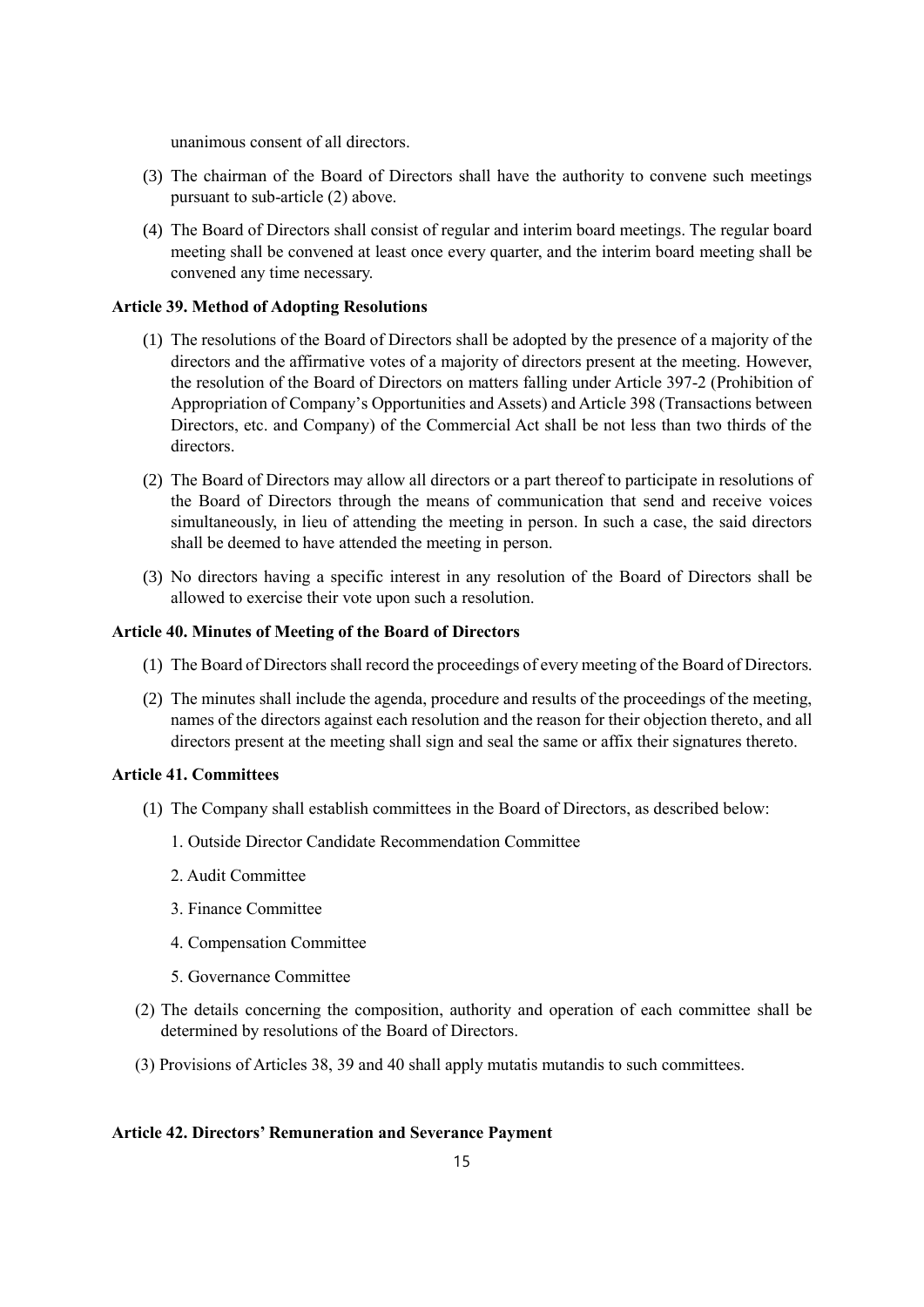- (1) Directors' remuneration shall be determined by a resolution of a general meeting of shareholders.
- (2) Severance payment for directors shall be paid in accordance with the Regulation on Severance Payment for officers as adopted by a resolution of a general meeting of shareholders.

#### **Article 43. Consultants and Advisors**

The Company may appoint a few consultants and advisors by a resolution of the Board of Directors.

# **CHAPTER VI AUDIT COMMTTEE**

#### **Article 44. Composition of Audit Committee**

- (1) The Company shall establish an audit committee ("Audit Committee") pursuant to Article 41, in lieu of auditors.
- (2) The Audit Committee shall be composed of three or more directors and at least one or more of the Committee members shall be an accounting or financial expert.
- (3) Two-thirds or more of the total number of Audit Committee members shall be outside directors. An Audit Committee member, who is not an outside director, shall meet the qualifications under Article 542-10(2) of the Commercial Act.
- (4) In electing or dismissing the Audit Committee members when none of them is an outside director, if the aggregate total number of shares held by the largest shareholder who will exercise his/her voting rights and his/her related persons, those who possess shares for account of the largest shareholder or his/her related persons and those to whom the largest shareholder or his/her related persons have delegated their votes exceeds 3/100 of the total number of issued shares with voting rights, such shareholders may not exercise their voting rights with respect to the shares in excess of such 3/100.
- (5) If the number of shares held by any shareholder exceeds 3/100 of the total number of issued shares with voting rights, the said shareholder may not exercise his/her voting rights with respect to the shares in excess of such 3/100 in electing any Audit Committee member who is an outside director.
- (6) The Audit Committee shall appoint the person who will represent the Audit Committee by a resolution. The chairman shall be an outside director.
- (7) If the number of outside directors falls short of the foregoing composition requirements due to resignation, death, or the like of outside directors, vacancies shall be filled at the first general meeting of shareholders convened after such vacancy occurred.

#### **Article 45. Duties of Audit Committee**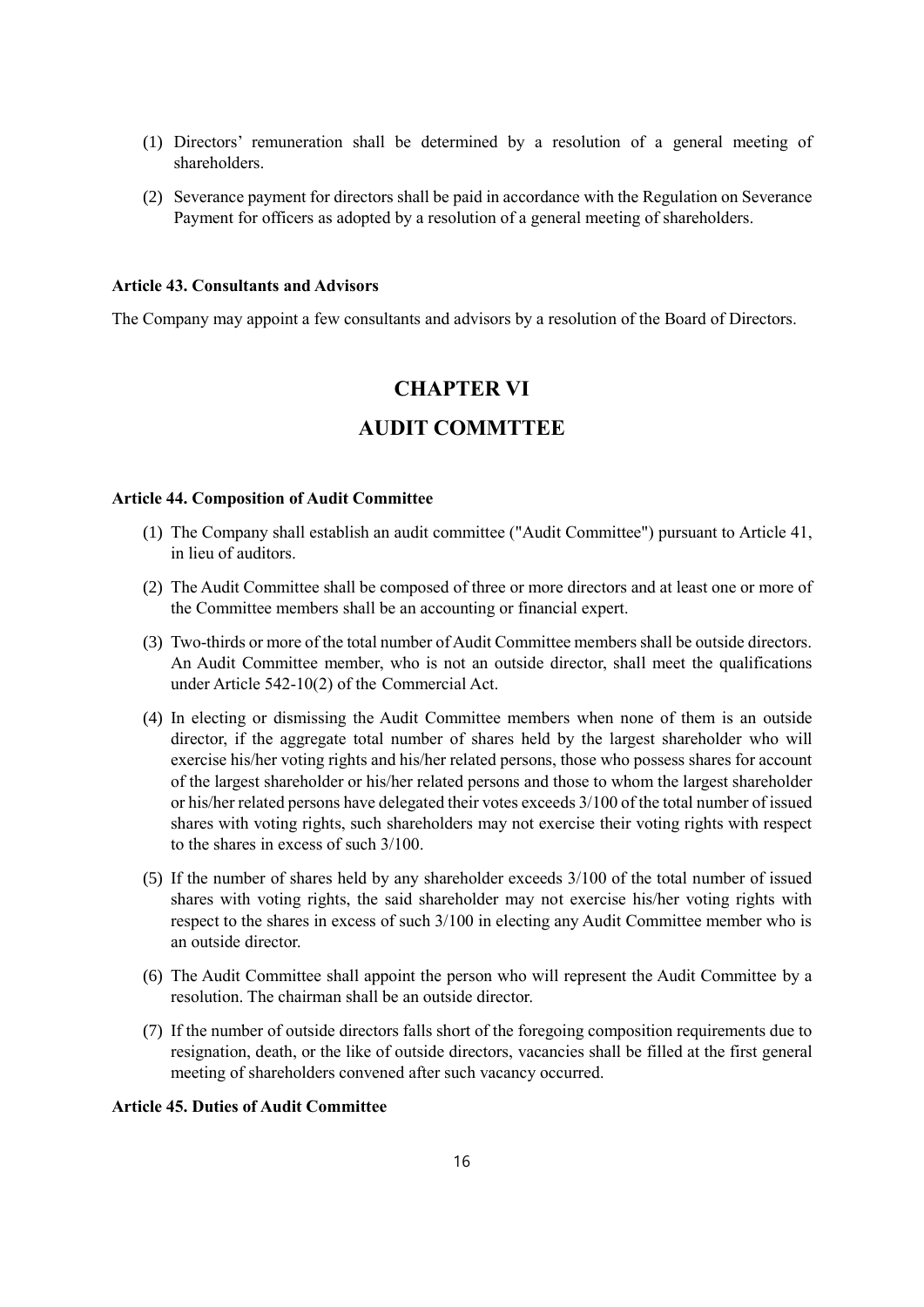- (1) The Audit Committee shall audit the Company's accounting and general operations.
- (2) The Audit Committee may request directors (in cases where there is a person eligible to convene the board, referring to such person; hereafter the same apply in this Article) to convene an extraordinary general meeting of shareholders in writing, stating the agenda to be dealt with at the general meeting of shareholders and the reason for convening such a general meeting of shareholders.
- (3) If the directors fail to convene a meeting of the Board of Directors without delay in the request of sub-article (2) above, the Audit Committee which has requested the convocation may convene such meeting.
- (4) The Audit Committee may request the Board of Directors to convene an extraordinary meeting of shareholders by presenting a written statement specifying the agenda of the meeting and the grounds for the convocation.
- (5) The Audit Committee may request the Company's subsidiaries to make a report on their operations, if the Audit Committee deems it necessary to perform its duties. In such a case, if the subsidiaries fail to immediately make such a report as requested or the Audit Committee deems it necessary to verify the contents of the report made by the subsidiaries, the Audit Committee shall have the right to inspect that subsidiaries' operations and status of assets.
- (6) The Audit Committee shall select an external auditor.
- (7) In addition to the matters in sub-articles (1) through (6) above, the Audit Committee shall deal with the matters delegated to it by the Board of Directors.
- (8) The Board of Directors shall not reconsider the resolution of the Audit Committee.
- (9) The Audit Committee may seek assistance from professionals at the expense of the Company.

#### **Article 46. Minutes of Audit**

The Audit Committee shall prepare minutes of audit with respect to the audit conducted by it. The minutes of audit shall contain the process of the audit and results, and be signed and sealed by or shall bear the signatures of the Audit Committee members who have conducted such an audit.

# **CHAPTER VII ACCOUNTING**

#### **Article 47. Fiscal year**

The fiscal year of the Company shall commence on January 1 and end on December 31 of each year.

#### **Article 48. Preparation and Retaining of Financial Statements and Business Report)**

(1) The representative director of the Company shall prepare and submit to Audit Committee for audit the following documents and their supplements together with a business report, six weeks prior to the ordinary general meeting of shareholders. The following documents shall be submitted at the ordinary general meeting of shareholders: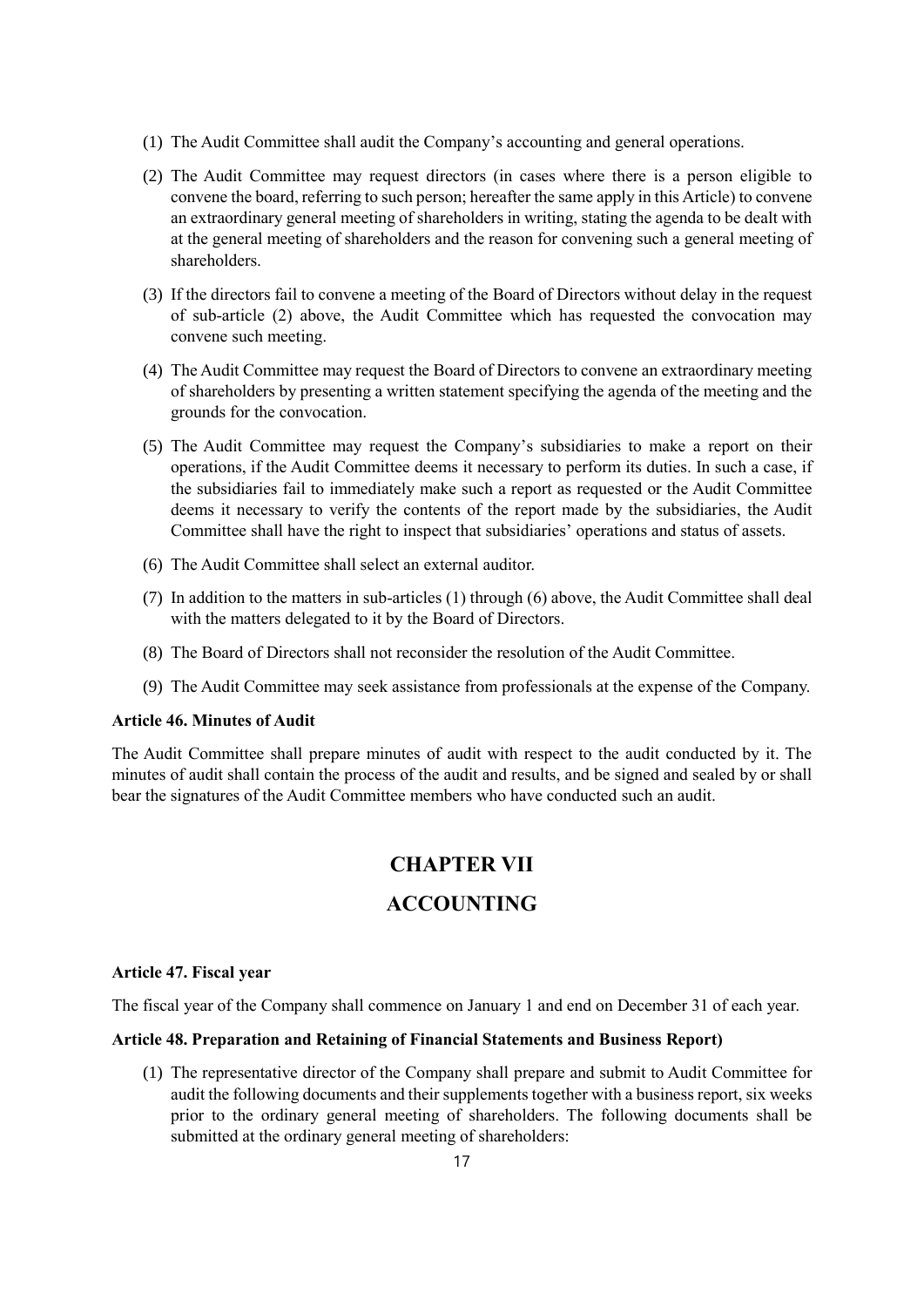- 1. Balance Sheet
- 2. Income Statement
- 3. Other documents prescribed by Enforcement Decree of the Commercial Act, indicating the financial status and management performance of the Company.
- (2) If the Company is a company subject to the preparation of consolidated financial statements under the Enforcement Decree of the Commercial Act, the consolidated financial statements shall be included in each document under sub-article (1).
- (3) The Audit Committee shall submit an audit report to representative director one week prior to the ordinary general meeting of shareholders.
- (4) Representative director shall retain the documents referred to in sub-article (1), their supplements, business report, audit report in the head office of the Company for five years and their copies in the branch offices of the Company for three years respectively, starting from one week prior to the ordinary general meeting of shareholders.
- (5) Upon approval from the ordinary general meeting of shareholders with respect to the documents referred to in sub-article (1) above, representative director shall promptly give public notice of the Company's balance sheet and external auditor's audit opinion.

#### **Article 49. Appointment of External Auditor**

The Company shall appoint an external auditor selected by the Audit Committee, and report such appointment at the ordinary general meeting of shareholders to be convened first after such appointment, or notify or make public announcement to shareholders as provided under the Enforcement Decree of the Act on External Audit of Stock Companies.

#### **Article 50. Disposition of Surplus**

The Company shall dispose of the earned surplus which is unappropriated at the end of each fiscal year as follows:

- 1. Earned surplus reserves;
- 2. Other statutory reserves;
- 3. Dividends;
- 4. Voluntary reserves; and
- 5. Other appropriated retained earnings.

#### **Article 51. Dividends**

- (1) Dividends may be paid in cash, shares or other assets.
- (2) The dividends referred to in sub-article (1) above shall be paid to the shareholders or pledgees who are registered in the Register of Shareholders as of the end of each fiscal year.

※ If the Company determines that it will pay dividends with assets other than money, a shareholder may request payment in money in lieu of a dividend in kind and the Company may pay money to the shareholders who have less than a certain number of stocks.